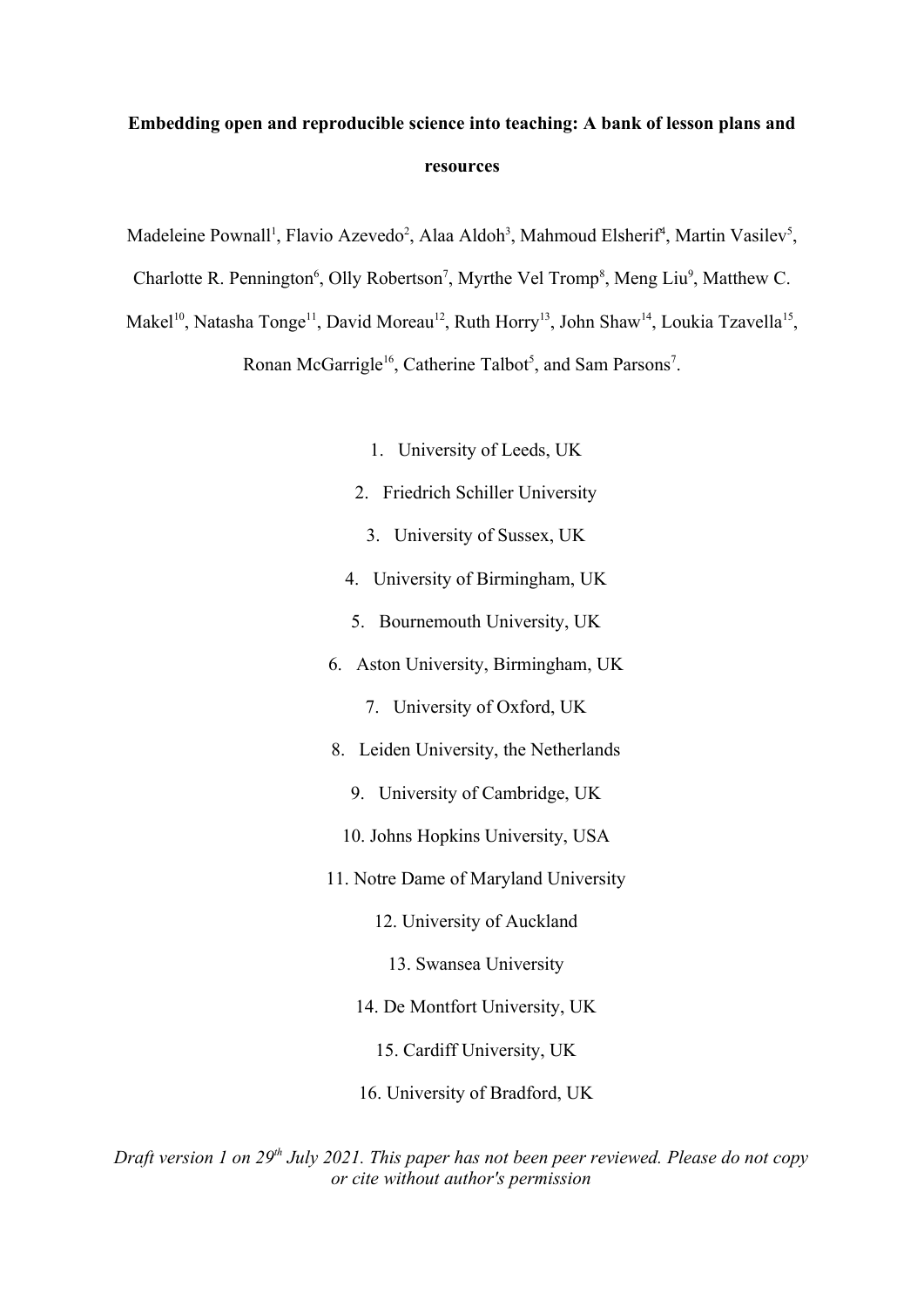## **Author note**

| Name                              | Email<br>address                                     | Affiliation                                 | Lesson<br>plan<br>contribut<br>or | Activity<br>log<br>contributor | Manuscript<br>editor | Orcid ID                     |
|-----------------------------------|------------------------------------------------------|---------------------------------------------|-----------------------------------|--------------------------------|----------------------|------------------------------|
| Madeleine<br>Pownall              | M.V.Pown<br>all@leads.<br>ac.uk                      | University<br>of Leeds,<br><b>UK</b>        | X                                 | X                              | X                    | 0000-0002-<br>3734-8006      |
| Flavio<br>Azevedo                 | flavio.azev<br>$edo@uni-$<br>jena.de                 | Friedrich<br>Schiller<br>University         | X                                 |                                | X                    | $0000 - 0001 -$<br>9000-8513 |
| Alaa<br>Aldoh                     | $a$ .aldoh $@s$<br>ussex.ac.u<br>$\mathbf k$         | University<br>of Sussex,<br><b>UK</b>       |                                   | X                              | X                    | 0000-0003-<br>1988-0661      |
| Mahmoud<br>Elsherif               | mahmoud.<br>medhat.els<br>herif $@gma$<br>il.com     | University<br>of<br>Birmingha<br>m          | X                                 | X                              | X                    | 0000-0002-<br>0540-3998      |
| Martin<br>Vasilev                 | mvasilev $\omega$<br>bournemo<br>uth.ac.uk           | Bournemout<br>h University                  | $\boldsymbol{X}$                  | X                              | X                    | 0000-0003-<br>1944-8828      |
| Charlotte<br>R.<br>Penningto<br>n | c.penningt<br>on $\omega$ aston.<br>ac.uk            | Aston<br>University,<br>Birmingha<br>m, UK  | X                                 | X                              | X                    | 0000-0002-<br>5259-642X      |
| Olly<br>Robertson                 | olly.robert<br>$son(\widehat{a})$ psyc<br>h.ox.ac.uk | University<br>of Oxford,<br><b>UK</b>       |                                   |                                | X                    | 0000-0002-<br>7333-0903      |
| Myrthe<br>Vel Tromp               | m.j.b.vel.tr<br>$omp(a)$ uma<br>il.leidenuni<br>v.nl | Leiden<br>University,<br>the<br>Netherlands | X                                 | X                              | X                    | 0000-0002-<br>2076-5348      |
| Meng Liu                          | ml $858$ @ca<br>m.ac.uk                              | University<br>of<br>Cambridge,<br>UK        | X                                 | X                              | X                    | $0000 - 0001 -$<br>8323-2699 |
| Matthew<br>C. Makel               | makel $\omega_i$ jh<br>u.edu                         | Johns<br>Hopkins<br>University,             | X                                 | X                              | X                    | 0000-0002-<br>3837-0088      |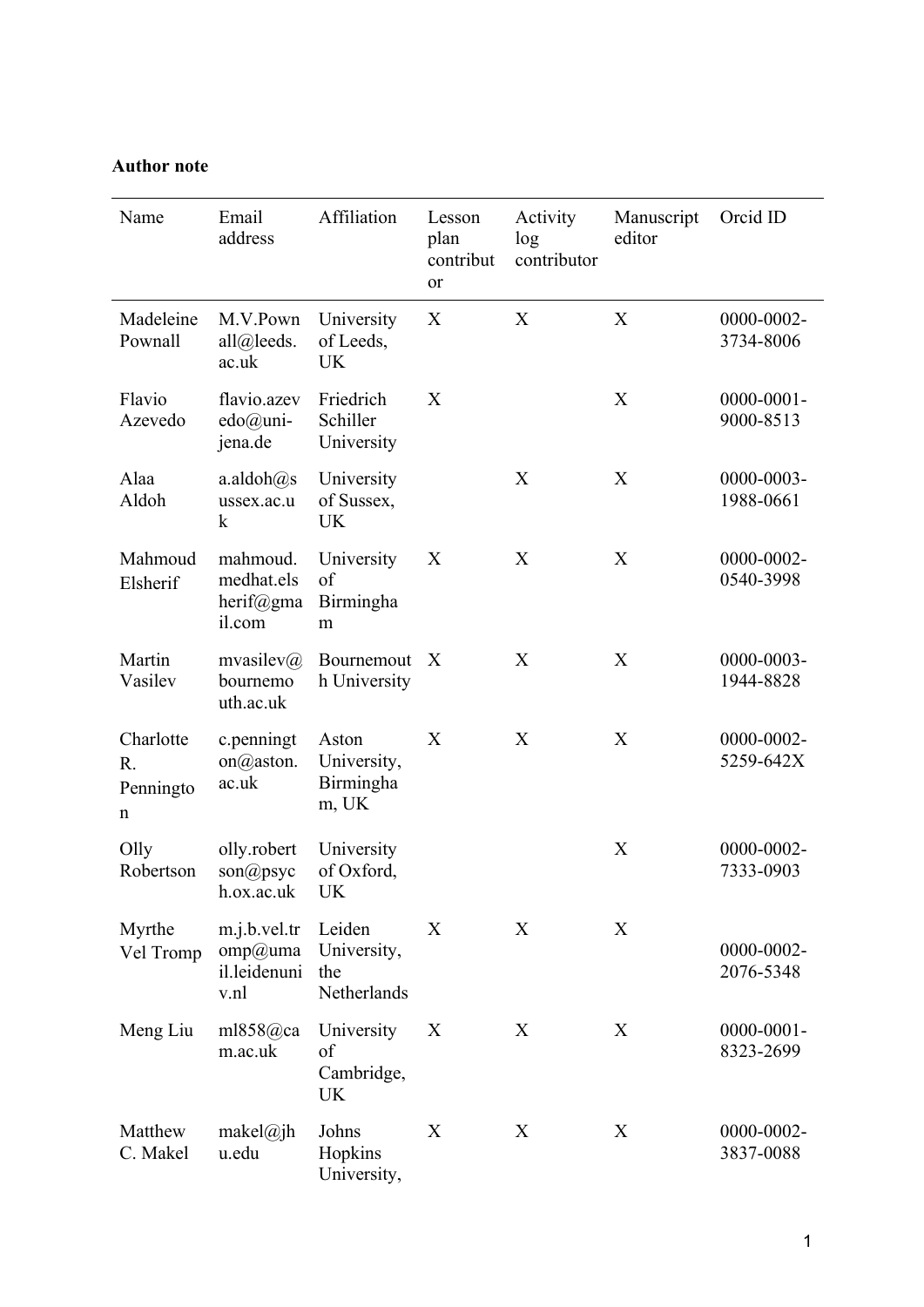|                         |                                                 | <b>USA</b>                                            |                  |              |   |                              |
|-------------------------|-------------------------------------------------|-------------------------------------------------------|------------------|--------------|---|------------------------------|
| Natasha<br>Tonge        | natasha.ton<br>$ge(\text{d})$ gmail.<br>com     | Notre Dame<br>of Maryland<br>University               |                  |              | X | $0000 - 0001 -$<br>7670-7991 |
| David<br>Moreau         | d.moreau<br>@auckland<br>.ac.nz                 | University<br>of Auckland                             |                  |              | X | 0000-0002-<br>1957-1941      |
| Ruth<br>Horry           | r.horry@s<br>wansea.ac.<br>uk                   | Swansea<br>University                                 | X                |              | X | 0000-0003-<br>3105-3781      |
| John Shaw               | john.shaw<br>$@$ dmu.ac.<br>uk                  | De<br>Montfort<br>University,<br><b>UK</b>            | X                |              | X | 0000-0003-<br>3190-6772      |
| Loukia<br>Tzavella      | tzavellal $\omega$<br>cardiff.ac.<br>uk         | Cardiff<br>University,<br><b>UK</b>                   | X                | $\mathbf{X}$ | X | 0000-0002-<br>1463-9396      |
| Ronan<br>McGarrigl<br>e | r.mcgarrigl<br>e@bradfor<br>d.ac.uk             | University<br>of Bradford,<br>UK                      | X                | X            | X | 0000-0003-<br>1704-1135      |
| Catherine<br>Talbot     | Ctalbot@b<br>ournemout<br>h.ac.uk               | Bournemout<br>$\mathbf h$<br>University,<br><b>UK</b> | $\boldsymbol{X}$ |              | X | $0000 - 0001 -$<br>9353-8990 |
| Sam<br>Parsons          | sam.parson<br>$s$ <i>a</i> $)$ psy.ox.<br>ac.uk | University<br>of Oxford,<br>UK                        | X                |              | X | 0000-0002-<br>7048-4093      |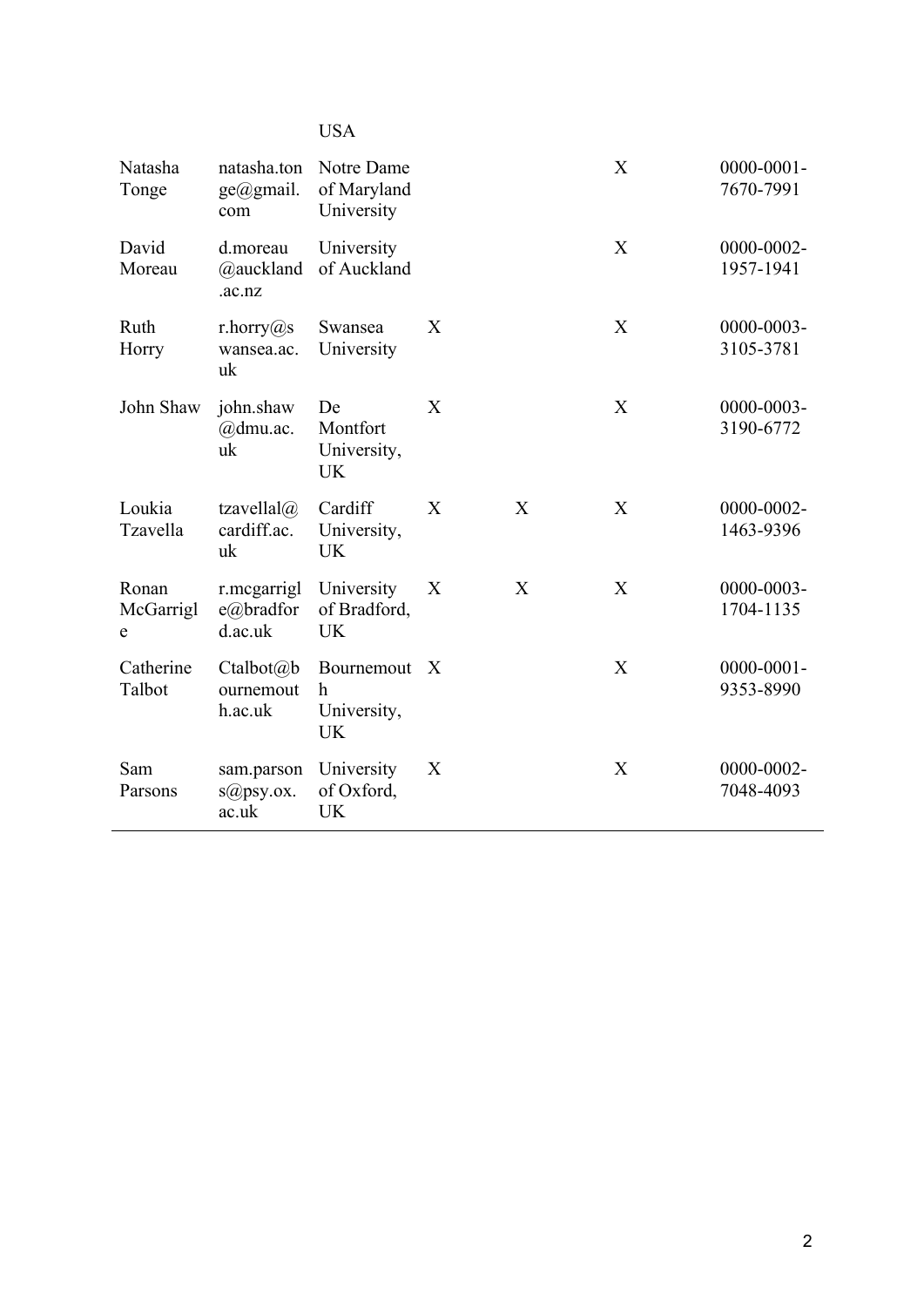# **Embedding open and reproducible science into teaching: A bank of lesson plans and resources**

#### **Abstract**

Recently, there has been a growing emphasis on embedding open and reproducible approaches into research. One essential step in accomplishing this larger goal is to embed such practices into undergraduate and postgraduate research training. However, this often requires substantial time and resources to implement. Also, while many pedagogical resources are regularly developed for this purpose, they are not often openly and actively shared with the wider community. The creation and public sharing of open educational resources is useful for educators who wish to embed open scholarship and reproducibility into their teaching and learning. In this article, we describe and openly share a bank of teaching resources and lesson plans on the broad topics of open scholarship, open science, replication, and reproducibility that can be integrated into taught courses, to support educators and instructors. These resources were created as part of the Society for the Improvement of Psychological Science (SIPS) hackathon at the 2021 Annual Conference, and we detail this collaborative process in the article. By sharing these open pedagogical resources, we aim to reduce the labour required to develop and implement open scholarship content to further the open scholarship and open educational materials movement.

**Keywords:** open educational resources; open science; open scholarship; pedagogy; reproducibility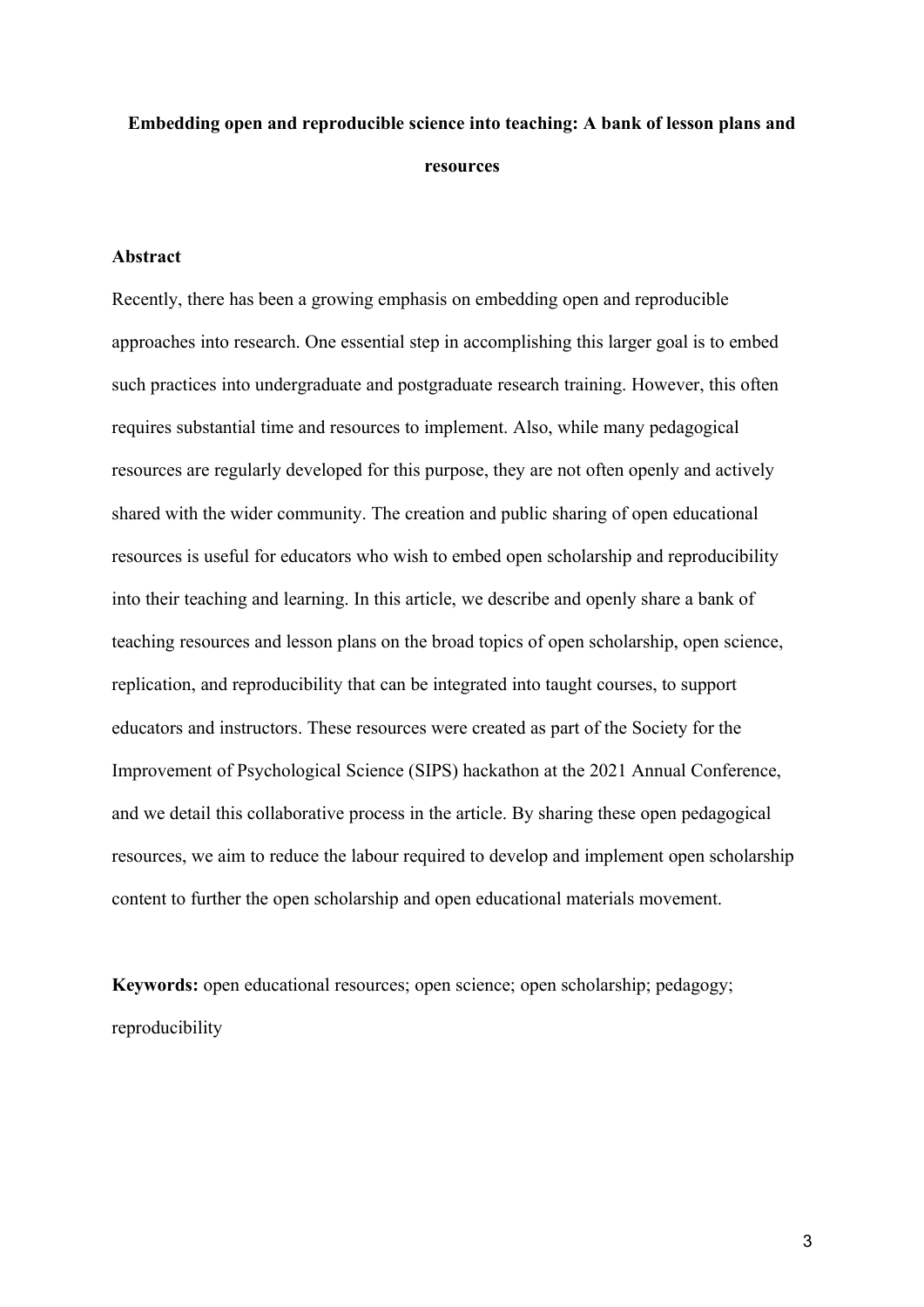# **Embedding open and reproducible science into teaching: A bank of lesson plans and resources**

### **Background**

Open scholarship (which incorporates open science and open research) is a framework that aims to improve the reproducibility, replicability, transparency, and robustness of research (Asendorpf et al., 2013; Crüwell et al., 2019; Kathawalla et al., 2021; Munafò et al., 2017; Parsons et al., 2021). In the shift towards a more 'open' way of doing research, tools have been proposed to combat questionable research practices by improving its openness, rigour, and transparency. This includes, for example, preregistration of a study's hypotheses and analysis plan prior to data collection and/or analyses (e.g., Lindsay et al., 2016; Nosek et al., 2015), open data sharing (Houtkoop et al., 2018), considering metaanalytical perspective (Torpor et al., *under review*) and a focus on replication studies to evaluate the robustness of key findings and scientific theories (Open Science Collaboration, 2015; Tierney et al., 2020, 2021). Although this movement has been primarily informed by a quantitative perspective, qualitative researchers are also considering how they can adopt more open practices (e.g., Haven & van Grootel, 2019; Haven et al., 2020). Open scholarship has also prompted a fundamental reappraisal of how we 'do' research, by stressing the importance of a *culture* that fosters inclusion, representation, and respect (FORRT, 2019; Hillyer et al., 2017; Nosek et al., 2015; Parsons et al., 2021; Pownall et al., 2021).

To date, the conversations concerning open scholarship have predominantly centred on improving research practices. However, more recently, there has been a push for embedding open and reproducible research into undergraduate and postgraduate research training. There is also a plethora of recent evidence that supports the need for incorporating this approach into undergraduate and postgraduate training (e.g., Button, 2018; FORRT, 2019; Pownall, 2020). This has led to discussions related to teaching undergraduate students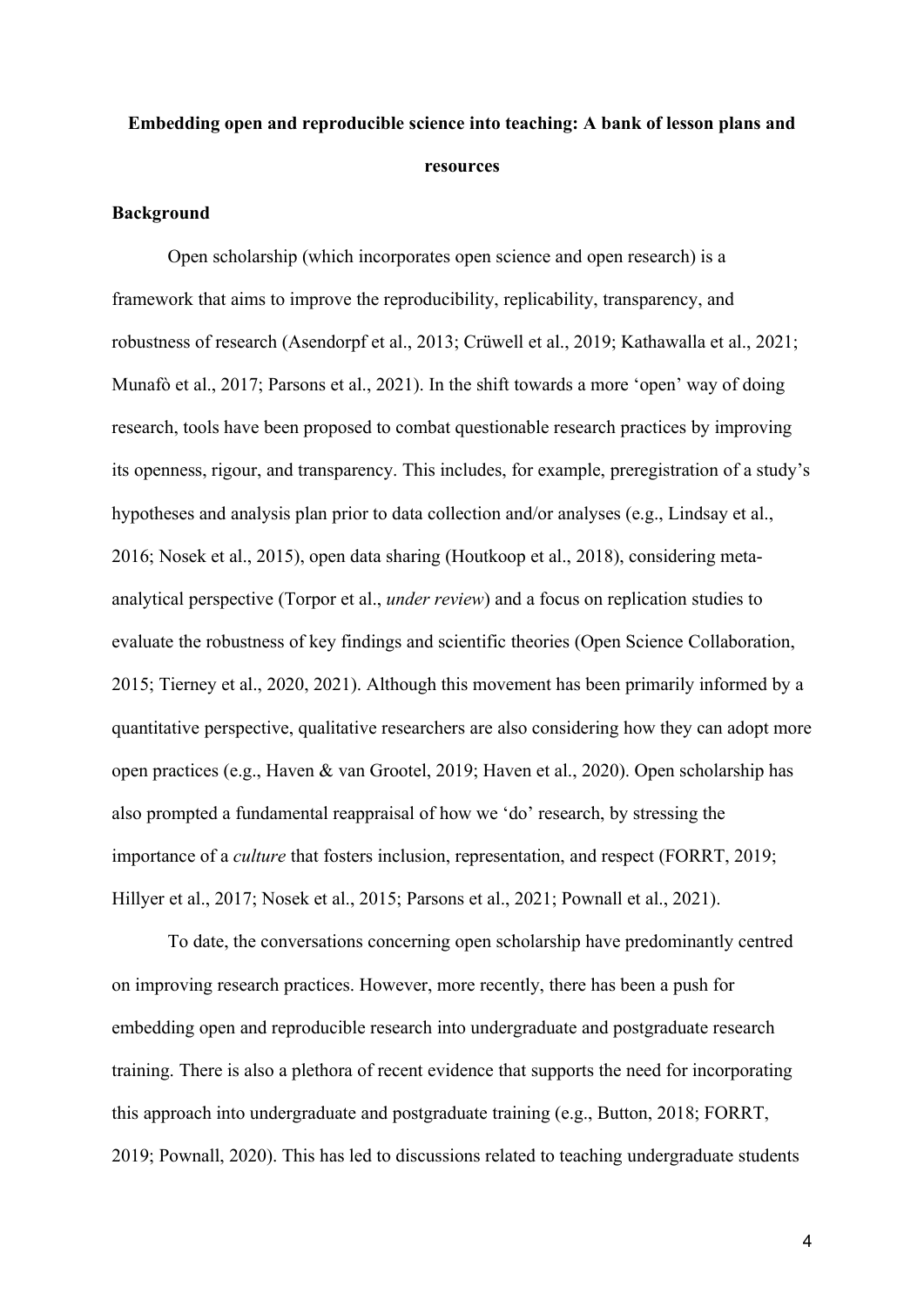about the 'replication crisis' and researcher degrees of freedom (Chopik et al., 2018; Haas & Rouse, 2020), a concern for reducing questionable research practices in student research (Sacco & Brown, 2019; Strand & Brown, 2019; Wagge et al., 2019), and efforts to integrate this approach across teaching curricula (Frank & Saxe, 2012; Frankowski, 2021; Galati & Markant, 2018; Hanna et al., 2021; Sarafoglou et al., 2020). Likewise, there have been recent proposals to respond to these concerns through development of best practice guides (e.g., Morling & Calin-Jageman, 2020; Stojmenovska et al., 2019) and dissemination of novel ways to teach open scholarship methods and concepts (Jekel et al., 2020). An exemplar of this approach is the Framework for Open and Reproducible Research Teaching (FORRT; [www.forrt.org](http://www.forrt.org/)); established in 2018, FORRT is a community-led group that promotes the incorporation of open, transparent, and reproducible scholarship in research training at all levels (FORRT, 2019).

### *The need for open educational resources*

Despite the clear pedagogical benefits of embedding an open and reproducible approach to teaching, the implementation of any new approach often requires considerable time and resources to implement. Given these costs, efforts to reduce barriers to entry are beneficial to educators and also contribute to sharing and promoting best practice. Open educational resources (OERs) are freely-available resources for educators and students that are designed to be adapted for local unique contexts (Smith, 2009). The creation and sharing of OERs has been thought to mitigate logistical and accessibility barriers to implementation of best practice in teaching at local levels (Mishra, 2017). OERs also have a strong emphasis on improving social justice, accessibility and inclusion (Baker & Sibona, 2020; Conole, 2012). That is, the current (closed) model of scientific production and educational practices perpetuates existing academic power structures and accessibility inequities, thereby alienating the socially and geographically marginalised. To mitigate these detrimental effects on the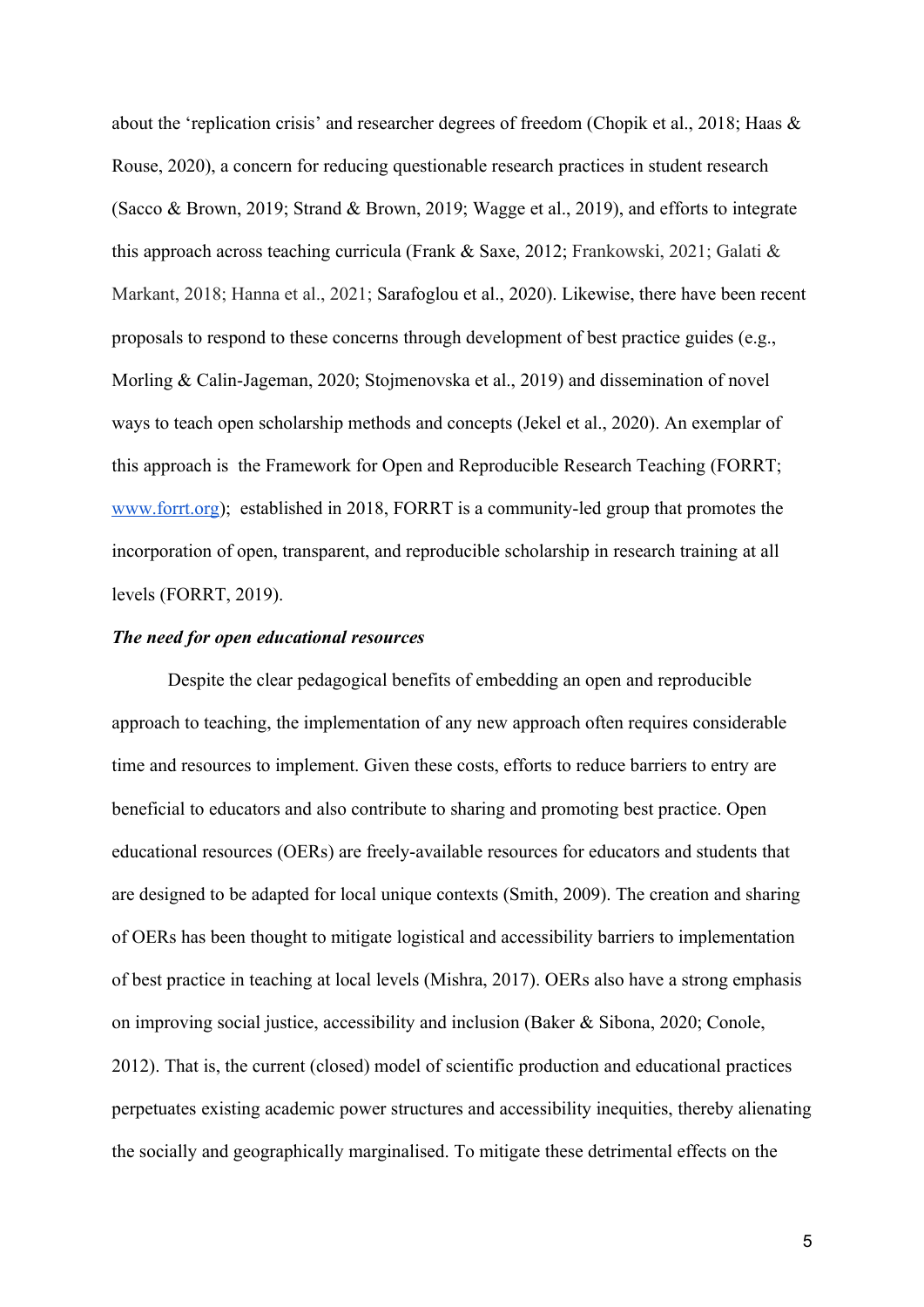access to–and maximize students' engagement with–scientific content and educational materials, there have been calls for the creation of "conditions for knowledge to become a public good—accessible to all members of society" (FORRT, 2019, p. 12).

As Clinton (2019) proposed, OERs in psychology are also beneficial because they remove the logistical barriers of educators designing their own materials from scratch, which also serves to democratize access to educational knowledge and resources (FORRT, 2019). As such, OERs have been championed in the open scholarship conversation. For example, Egan and colleagues (2020) describe the Principles and Practices of Open Research: Teaching, Research, Impact, and Learning (PaPOR TRaIL) project that aims to develop an OER for teaching open research through interviews and student surveys. OERs have the capacity to foster uptake of new pedagogies, promote best practice, and reduce workload constraints of educators who wish to embed new approaches to teaching and learning. Open sharing of educational resources is well aligned with the spirit of wider open scholarship initiatives, particularly when OERs are Findable, Accessible, Interoperable, and Reusable (FAIR; Crüwell et al., 2019; Wilkinson et al., 2016).

#### **Resources, activities, and lesson plans**

We created a bank of pedagogical activities, resources, and crowdsourced lesson plans that educators can use as stand alone material or as supplementary material within existing lesson plans to embed an open and reproducible approach to their learning and teaching practices. These resources and activities were also designed to be embedded in any teaching context irrespective of the level of open scholarship that already exists in the local curriculum. The bank was inspired by other articles that share useful resources for psychology educators (e.g., Beins, 2020; Lilienfeld et al., 2001). The resources and lesson plans shared here are the product of a three-hour 'hackathon' held at the Society for the Improvement for Psychological Science (SIPS; https://improvingpsych.org/) Annual

6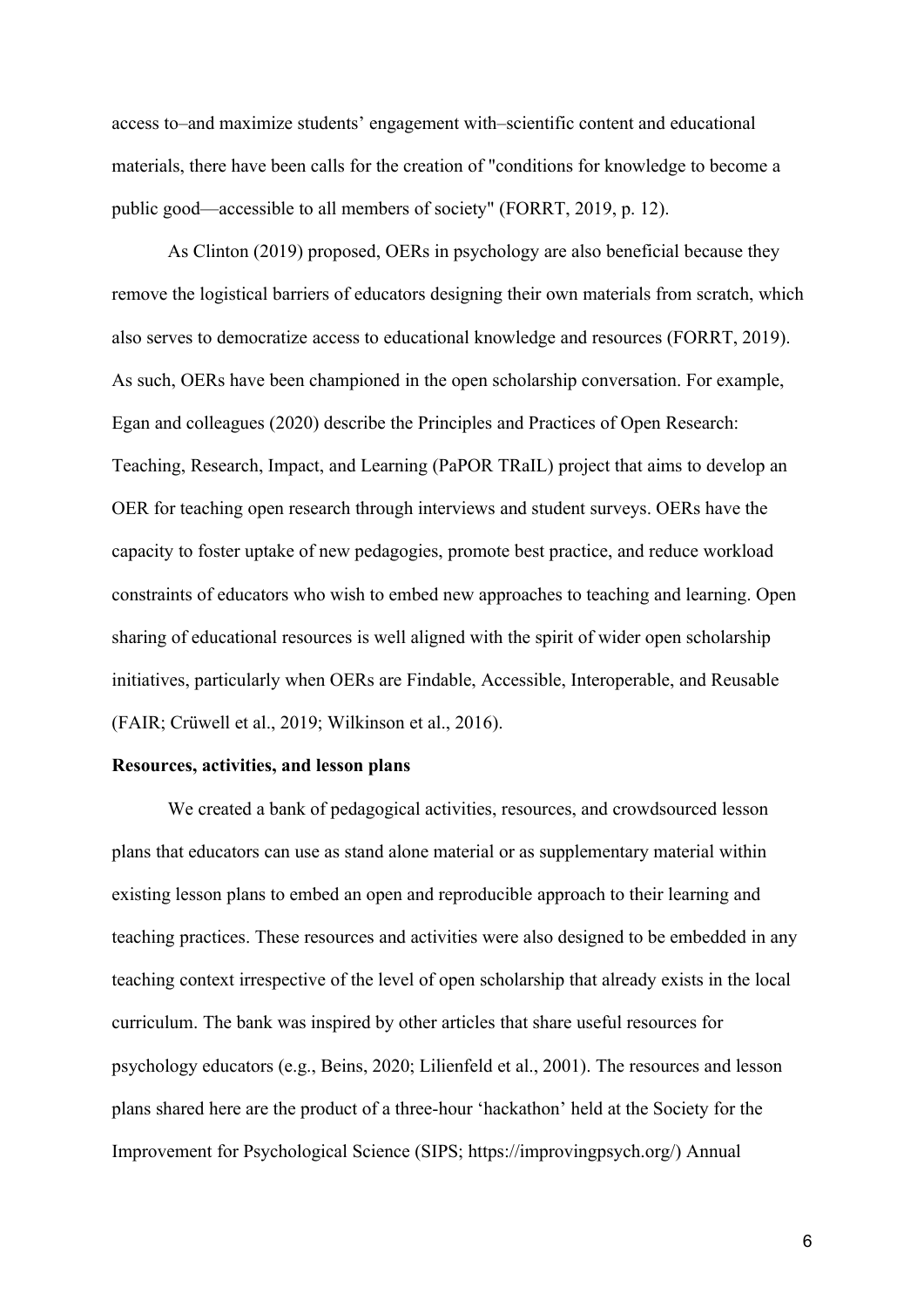Conference in June 2021. Led by members of FORRT (see FORRT, 2019), members of the open scholarship community collaboratively compiled a bank of existing pedagogical activities and resources that educators may wish to use in their teaching. Contributors were from all over the world, at various career stages, all with mixed experiences of undergraduate and postgraduate teaching in different contexts. These resources include, for example, interactive activities that demonstrate to students the difference between causality and correlation, published papers that are ripe for in-class discussions about replication and open science practices, and open-source software packages that enable students to practice open scholarship. The resources were compiled from a number of educators' own teaching practice, as well as social media, published practice exchanges, and scholarly teaching articles (e.g., in journals such as *Scholarship of Teaching and Learning in Psychology, Teaching of Psychology*, and *Psychology Teaching Review*).

We then translated this bank of activities and resources into fully-developed, usable, and accessible lesson plans for educators to adapt to their own unique context. A 'lesson plan', in this context, is a short description of how a given resource could be implemented in the classroom; for example, outlining different exercises or techniques that can be directly used by the educator and their associated learning objectives and timings. This focus on 'classroom ready' lesson plans is in direct response to concerns that OERs are overly concerned with *content* over *delivery* or implementation of activities (e.g., Knox, 2013). This is problematic because it still relies on educators grappling with the implementation of content, and thus does not fully align with the spirit of OERs as 'classroom ready' resources. The bank of resources, activities, and lesson plans can be freely accessed from our Open Science Framework page: https://osf.io/th254/.

7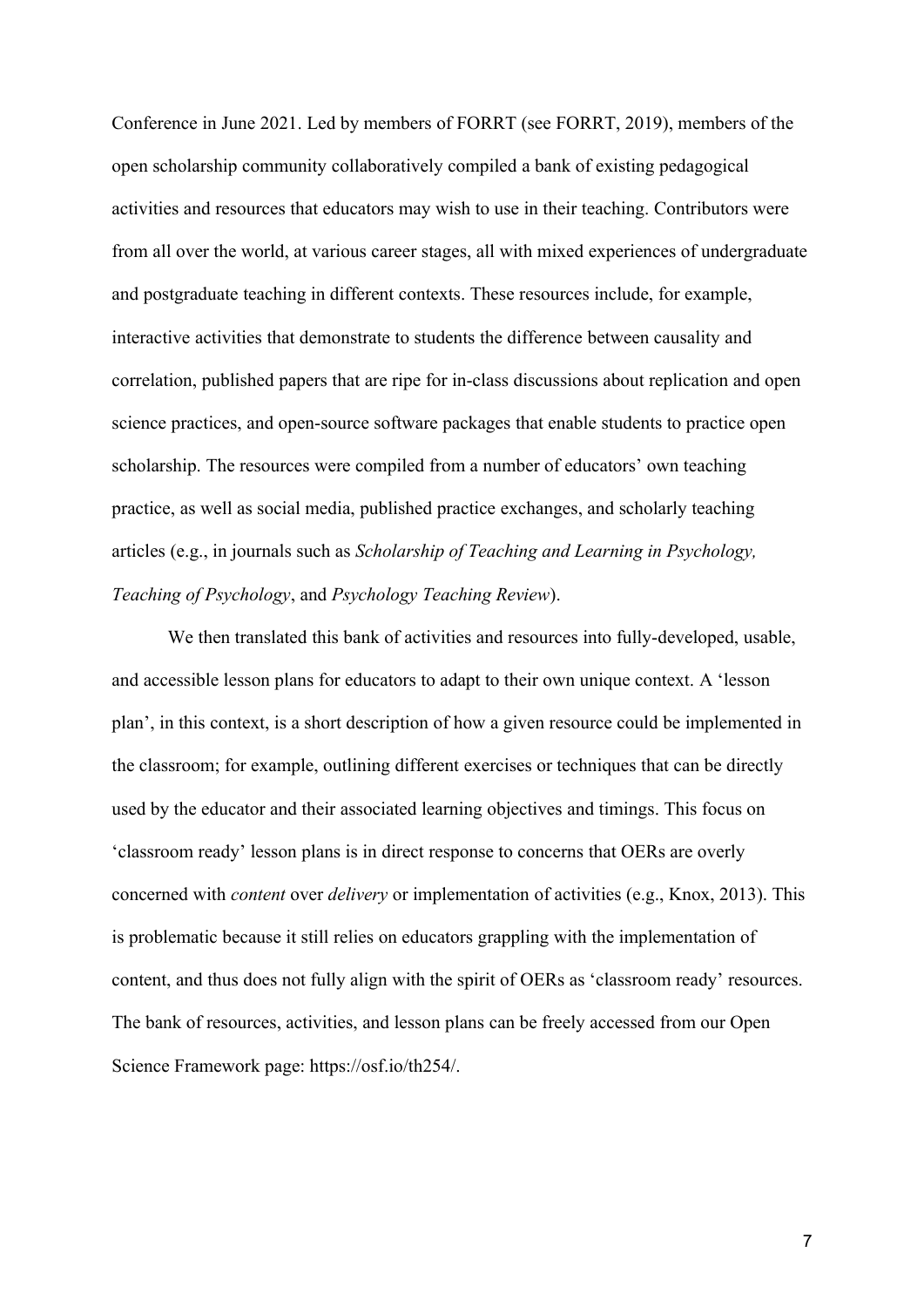Table 1 details our example lesson plans that were developed as part of this virtual hackathon, each with distinct learning outcomes and a link to an openly accessible example. These lesson plans were designed in groups ranging from 1-5 delegates in breakout rooms of the virtual hackathon. The theme of each lesson plan was left open, and the collection of lesson plans aimed to cover the breadth of open scholarship and reproducibility. Some of these centred around specific research skills (e.g., Lesson plan 1; interpreting effect sizes and confidence intervals), whereas others focused more broadly on teaching open and reproducible science explicitly (e.g., Lesson plan 2), including covering different epistemologies and methodologies in science (e.g., Lesson plan 7).

|   | Number Lesson plan title                                 | <b>Learning outcomes</b>                                                                                                                                                                                                                                                                                                                             | Link                          |  |
|---|----------------------------------------------------------|------------------------------------------------------------------------------------------------------------------------------------------------------------------------------------------------------------------------------------------------------------------------------------------------------------------------------------------------------|-------------------------------|--|
| 1 | Interpreting effect<br>sizes and confidence<br>intervals | 1. To understand that confidence<br>intervals are an important addition<br>to p-value research.<br>To understand how to meaningfully<br>2.<br>interpret confidence intervals.<br>To get hands-on experience with<br>3.<br>visualization.<br>4. To understand the meaning of<br>effect size and how it is calculated.                                 | https://<br>osf.io/<br>8jmbu/ |  |
| 2 | Registered<br><b>Replication Reports</b><br>(RRRs)       | To understand replication within<br>1.<br>the scientific method.<br>To distinguish direct/exact and<br>2.<br>conceptual replications.<br>To understand contemporary issues<br>3.<br>in psychology <i>i.e.</i> , the replication<br>crisis and open science.<br>To critically assess original<br>4.<br>research findings and replication<br>attempts. | https://<br>osf.io/<br>2znr4/ |  |
| 3 | How to be critical<br>(not cynical)                      | Understand the difference between<br>$1_{-}$<br>critical and cynical perspectives<br>about research evidence.<br>Develop and use criteria for<br>2.                                                                                                                                                                                                  | https://<br>osf.io/<br>7qz38/ |  |

Table 1. Overview of open and reproducible research lesson plans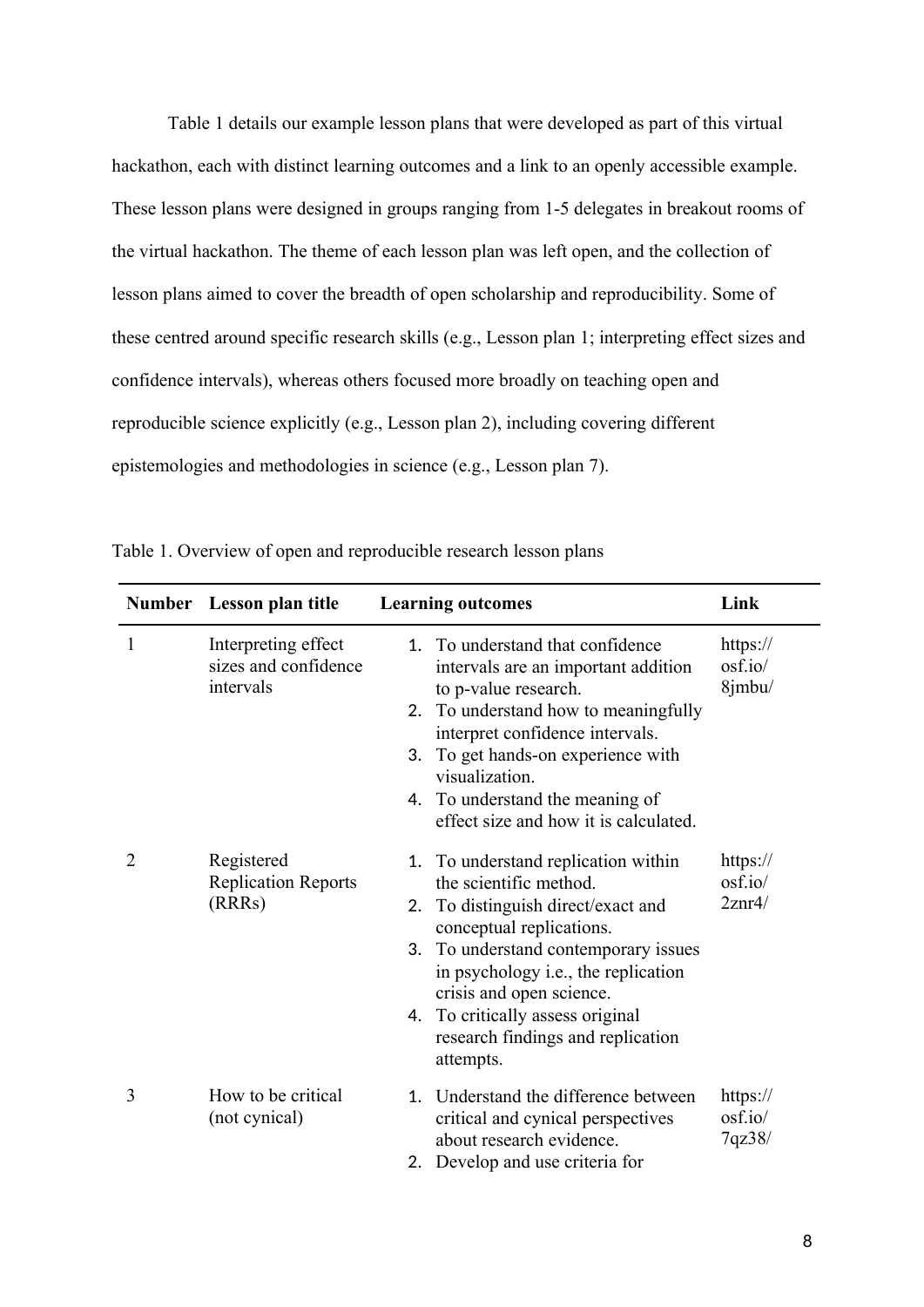|                |                                                                |          | evaluating replicability of research<br>evidence.<br>3. Apply a critical-not-cynical<br>approach to evaluating research<br>evidence.                                                                                                                                                                                                                                                                                                    |                               |
|----------------|----------------------------------------------------------------|----------|-----------------------------------------------------------------------------------------------------------------------------------------------------------------------------------------------------------------------------------------------------------------------------------------------------------------------------------------------------------------------------------------------------------------------------------------|-------------------------------|
| $\overline{4}$ | Introduction to<br>Open Science                                |          | 1. Introduction to (the importance of)<br>open research practices<br>2. Understanding that science is<br>fallible                                                                                                                                                                                                                                                                                                                       | https://<br>osf.io/<br>x3m9k/ |
| 5              | Understanding the<br>replication crisis<br>with app activities |          | 1. Equip students with basic<br>understanding of methodological<br>and statistical issues associated<br>with replicability issues<br>2. Understand how $p$ -hacking can<br>occur, and the impact on the<br>literature<br>3. Examine how low power influences<br>observed effect sizes and the false<br>positive rate<br>4. Equip students to identify issues<br>around p-hacking, low power, false<br>positive rates, optional stopping | https://<br>osf.io/<br>cwaqi/ |
| 6              | Dodgy research<br>papers                                       |          | 1. Identify methodological and<br>analytical problems.<br>2. Identify associated reliability<br>and validity problems.<br>3. More broadly, learn not to<br>necessarily trust every published<br>research paper.                                                                                                                                                                                                                         | https://<br>osf.io/<br>hrzwj/ |
| 7              | Research paradigms<br>and open science                         | 1.<br>3. | Develop a more holistic and critical<br>understanding of open science.<br>2. Identify and/or address potential<br>concerns and/or misconceptions<br>about open science.<br>Promote epistemological pluralism.                                                                                                                                                                                                                           | https://<br>osf.io/<br>r8ymj/ |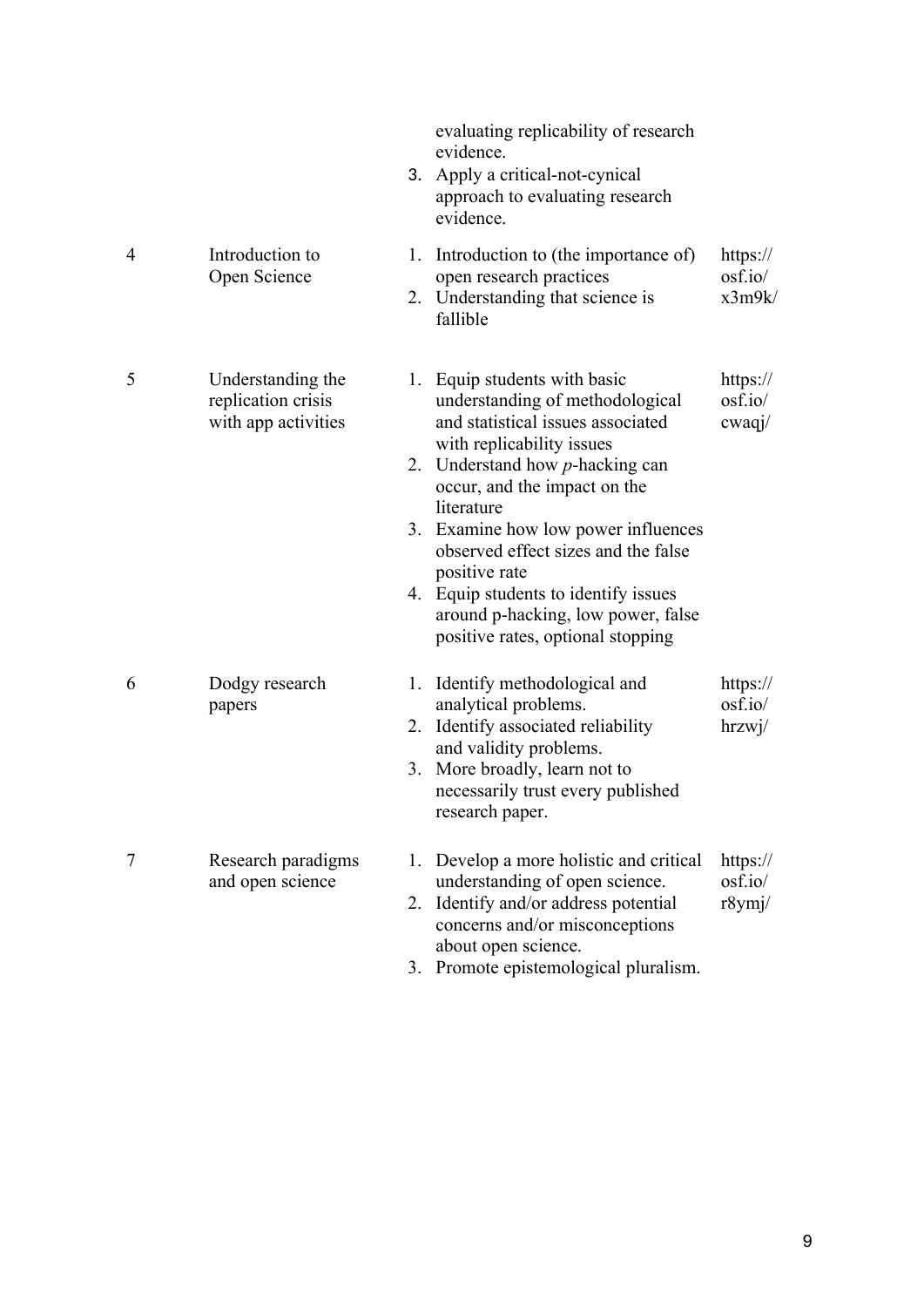| 8 | Open data and<br>qualitative research              | 1. To understand the challenges of<br>applying Open Science principles<br>to qualitative research<br>2. To critically evaluate the impact of<br>applying open data principles to<br>qualitative research                                                      | https://<br>osf.io/<br>nyfgx/ |
|---|----------------------------------------------------|---------------------------------------------------------------------------------------------------------------------------------------------------------------------------------------------------------------------------------------------------------------|-------------------------------|
| 9 | Diversity and<br>inclusion in<br>(br) open science | 1. To increase students' understanding<br>of the importance of recognising<br>and celebrating diverse voices in<br>psychology<br>2. To appreciate the need for science<br>to be inclusive and welcoming<br>3. To address barriers within (br) open<br>science | https://<br>osf.io/<br>r6qsw/ |

### **Reflections and Future Directions**

In this article, we have described and shared a bank of OERs that aim to help educators embed open and reproducible research into their teaching. Although many of these resources and activities already exist, sifting through resources and the process of translating a resource into a lesson plan or class activity requires both effort and expertise. Here, we have synthesised, simplified, and collated OERs to help other educators who wish to incorporate this approach. This embodies the expansion from open science to open scholarship. Furthermore, the process of completing this hackathon has evidenced that power can be harnessed from groups of people working collaboratively on pedagogical problems.

It is important to note here that we do not consider this bank to be fixed, or even 'finished'. Rather, we invite other educators to contribute to the bank of resources, take our lesson plans and mold them to their own unique context, and provide feedback on the current entries. To facilitate that, we also provide a lesson plan template and editable version of our bank of resources (https://osf.io/th254/). These materials will also be featured in the FORRT lesson plans, as part of the educational nexus of the FORRT project (<https://forrt.org/nexus/>).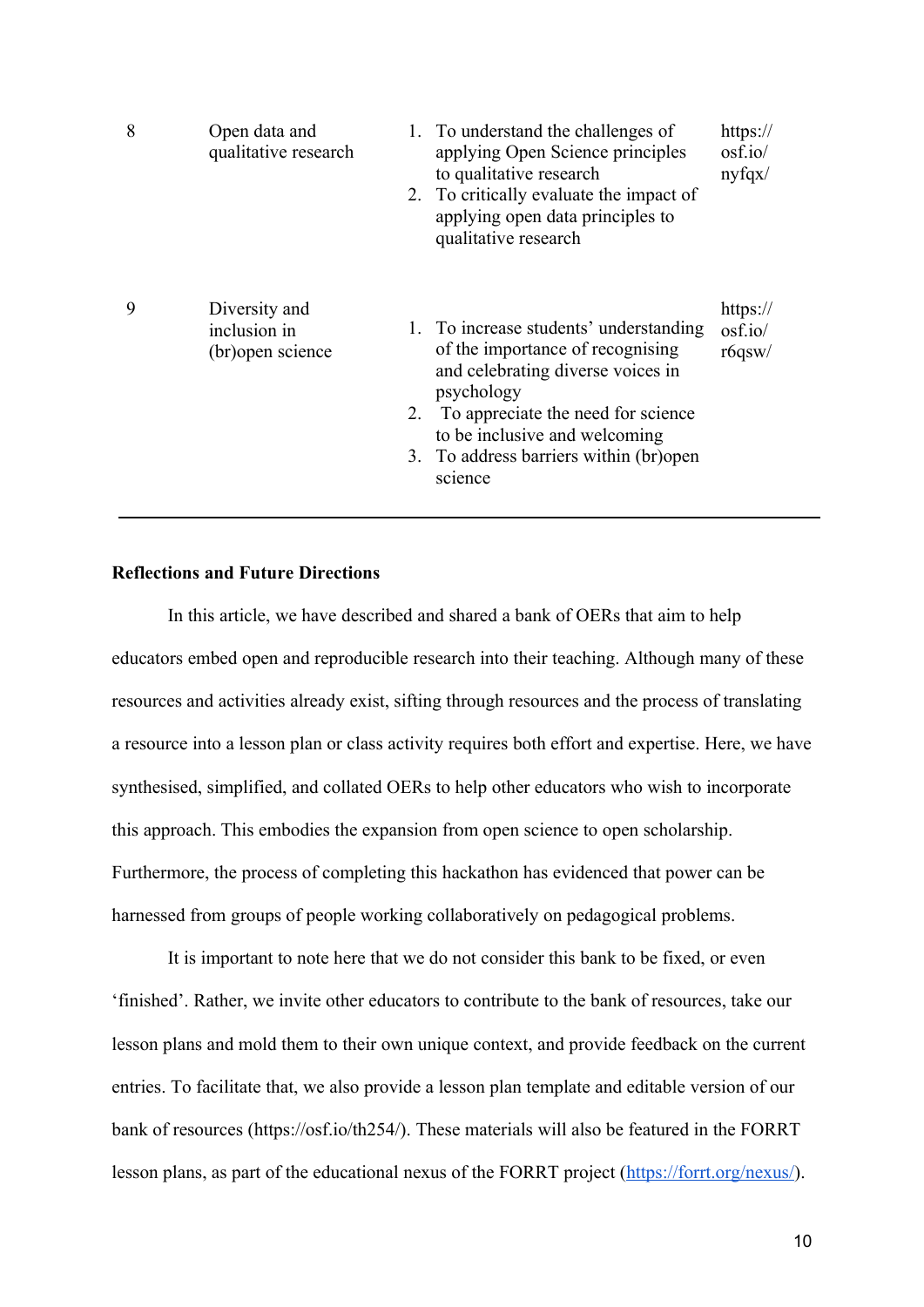We welcome ongoing contributors to this project, particularly contributions which grapple with topics of inclusion, diversity, and accessibility of open scholarship. Similarly, we acknowledge that whilst the contributorship of this project is vast and international, the members of this project currently largely reflect White, Western, neurotypical perspectives that occupy certain privileges. We also, therefore, invite contributions that arrive at open scholarship from more diverse and intersectional perspectives that differ from the Western lens of the current bank of activities.

Overall, given teachers' and researchers' substantial time constraints, which pose a challenge to developing course materials and integrating new research practices in teaching, there is a need to develop strategies and solutions to mitigate time constraints and help scholars implement open and principled education in their workflows. The focus of these initiatives for creating resources should not only lie on the simple aggregation of lists and links but on building meaning between existing materials and ideas, giving them context and continuity, as well as filling in the gap where no connections exist.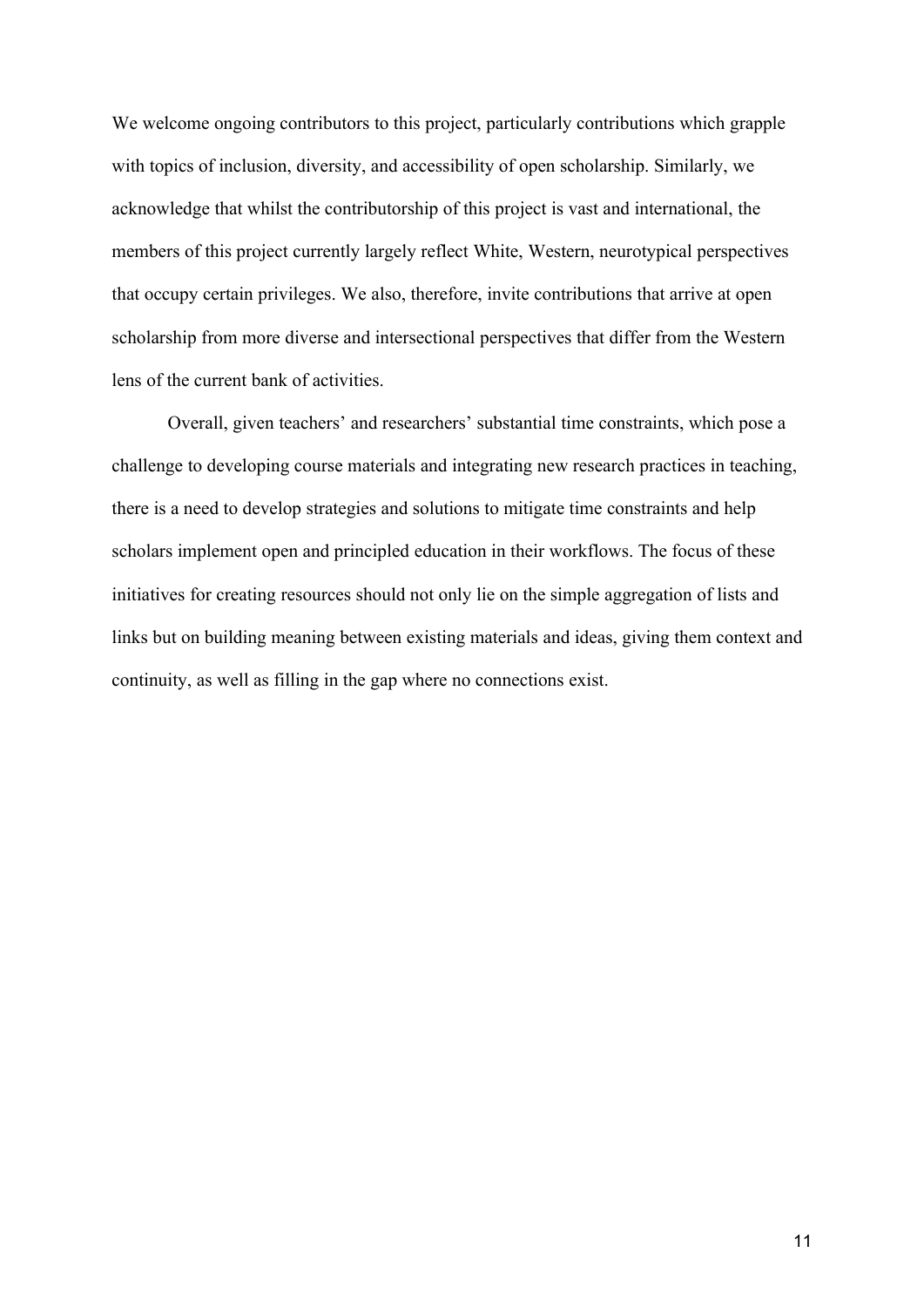#### **References**

- Asendorpf, J. B., Conner, M., De Fruyt, F., De Houwer, J., Denissen, J. J., Fiedler, K., ... & Wicherts, J. M. (2013). Recommendations for increasing replicability in psychology. *European journal of personality, 27*(2), 108-119.<https://doi.org/10.1002/per.1919>
- Baker, E. W., & Sibona, C. J. (2020). Digital OER Impact on Learning Outcomes for Social Inclusion. *Journal of Computer Information Systems,* 1-11. https://doi.org/10.1080/08874417.2020.1802789
- Beins, B. C. (2020). STP at 75: Development of Teaching Resources. *Teaching of Psychology*, *47*(3), 207-214. <https://doi.org/10.1177/0098628320922062>
- Button, K. (2018). Reboot undergraduate courses for reproducibility. *Nature*, *561*(7723), 287- 288.<https://doi.org/10.1038/d41586-018-06692-8>
- Chopik, W. J., Bremner, R. H., Defever, A. M., & Keller, V. N. (2018). How (and whether) to teach undergraduates about the replication crisis in psychological science. *Teaching of psychology*, *45*(2), 158-163 [.https://doi.org/10.1177/0098628318762900](https://doi.org/10.1177/0098628318762900)
- Clinton, V. (2019). Cost, outcomes, use, and perceptions of open educational resources in psychology: A narrative review of the literature. *Psychology Learning & Teaching*, *18*(1), 4-20. [https://doi.org/10.1177/1475725718799511](https://doi.org/10.1177%2F1475725718799511)
- Conole, G. (2012). Fostering social inclusion through open educational resources (OER). *Distance Education, 33*(2), 131. https://doi.org/10.1080/01587919.2012.700563
- Crüwell, S., van Doorn, J., Etz, A., Makel, M. C., Moshontz, H., Niebaum, J. C., Orben, A., Parsons, S., & Schulte-Mecklenbeck, M. (2019). Seven Easy Steps to Open Science: An Annotated Reading List. *Zeitschrift Für Psychologie, 227*(4), 237–248. <https://doi.org/10.1027/2151-2604/a000387>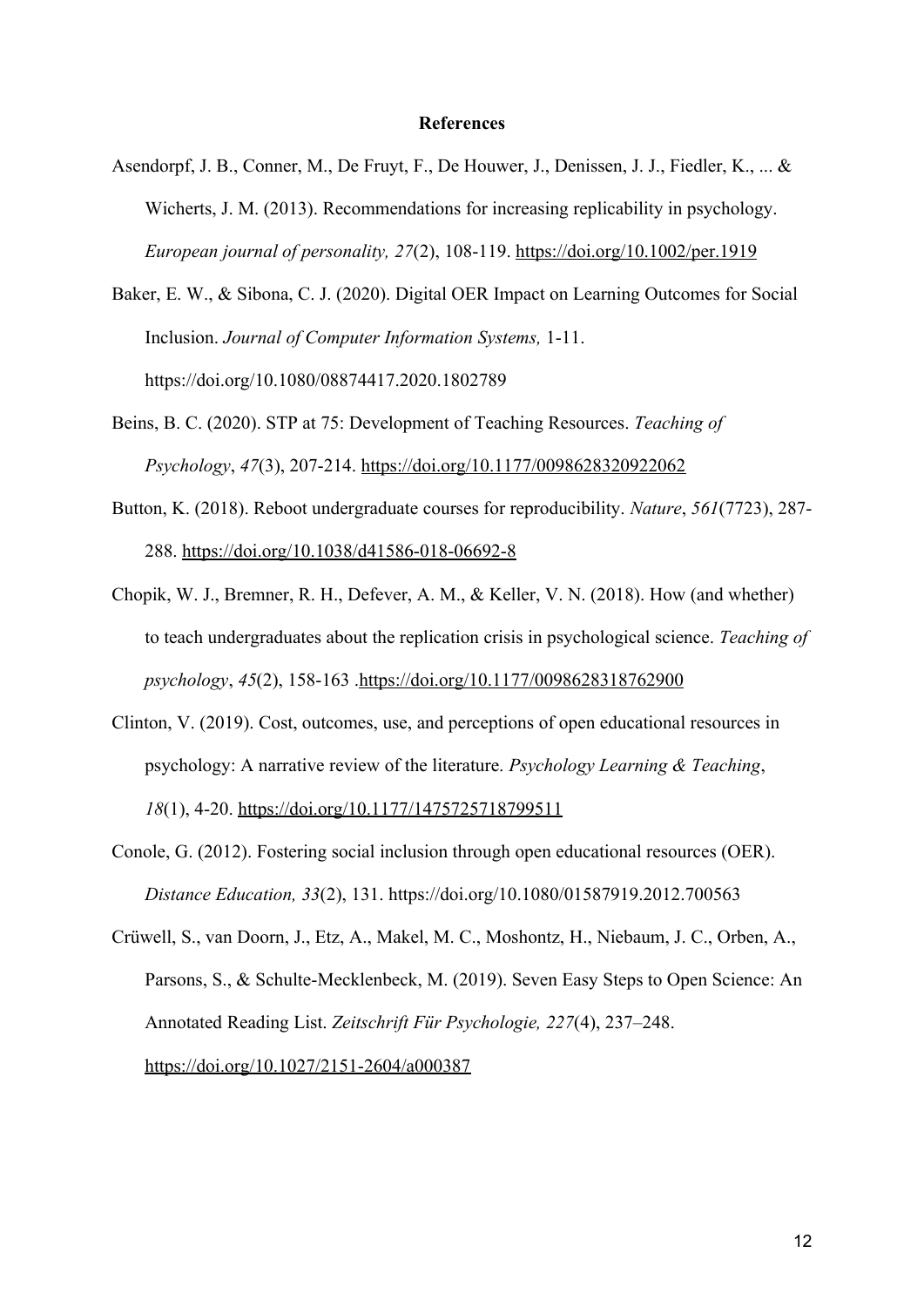- Egan, S., Tobin, M., Palmer, B., Coffey, A., Dahly, D., Houghton, C., ... & Matvienko-Sikar, K. (2020). Developing an open educational resource for open research: Protocol for the PaPOR TRAIL project. *HRB Open Research*, *3*.
- FORRT (2019, December 13). Introducing a Framework for Open and Reproducible Research Training (FORRT).<https://doi.org/10.31219/osf.io/bnh7p>
- Frank, M. & Saxe, R. (2012). Teaching replication. P*erspectives on Psychological Science, 7*(6), 600-604. [https://doi.org/10.1177/1745691612460686](https://doi.org/10.1177%2F1745691612460686)
- Frankowski, S. D. (2021). Increasing Participation in Psychological Science by Using Course-Based Research Projects: Testing Theory, Using Open-Science Practices, and Professionally Presenting Research. *Teaching of Psychology*, 00986283211024200. https://doi.org/10.1177/00986283211024200
- Galati, A., & Markant, D. (2018). Examining the impact of open and transparent research practices in an undergraduate research methods course in Psychology.
- Haas, H. A., & Rouse, S. V. (2020). Learning from mistakes: Teaching students about errata, corrigenda, and nonretraction corrections to the research literature. *Scholarship of Teaching and Learning in Psychology*. https://doi.org/10.1037/stl0000216
- Hanna, S., Pither, J., & Vis-Dunbar, M. (2021). Implementation of an Open Science Instruction Program for Undergraduates. *Data Intelligence*, *3*(1), 150-161. [https://doi.org/10.1162/dint\\_a\\_00086](https://doi.org/10.1162/dint_a_00086)
- Haven, T., & Van Grootel, D. L. (2019). Preregistering qualitative research. *Accountability in Research*, *26*(3), 229-244. <https://doi.org/10.1080/08989621.2019.1580147>
- Haven, T. L., Errington, T. M., Gleditsch, K. S., van Grootel, L., Jacobs, A. M., Kern, F. G., ... & Mokkink, L. B. (2020). Preregistering qualitative research: a Delphi study. *International Journal of Qualitative Methods*, *19*, 1609406920976417.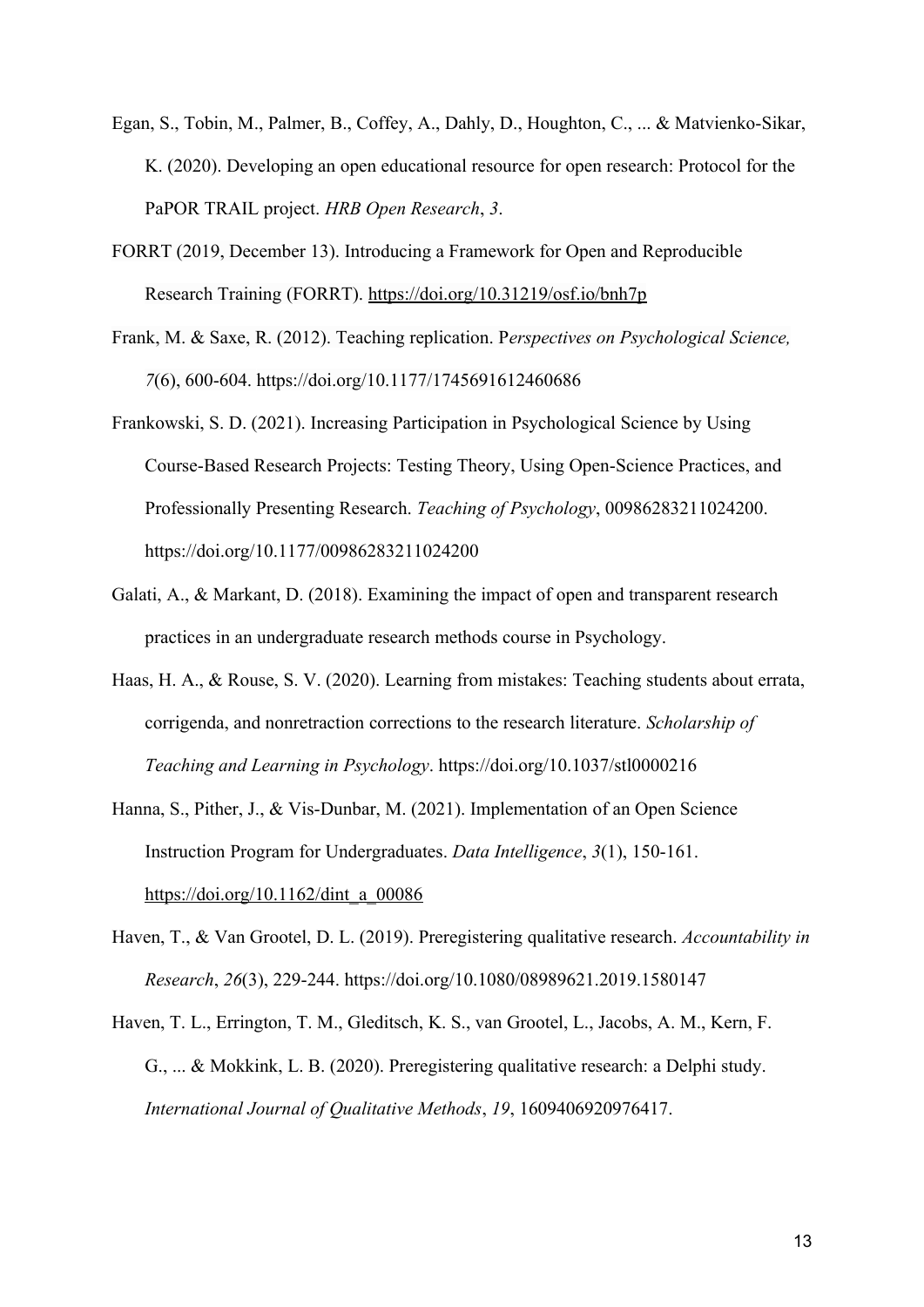- Hillyer, R., Posada, A., Albornoz, D., Chan, L., & Okune, A. (2017). Framing a situated and inclusive open science: emerging lessons from the open and collaborative science in development network. *Expanding Perspectives on Open Science: Communities, Cultures and Diversity in Concepts and Practices*, 18. https://doi.org/10.3233/978-1-61499-769-6- 18
- Houtkoop, B. L., Chambers, C., Macleod, M., Bishop, D. V., Nichols, T. E., & Wagenmakers, E. J. (2018). Data sharing in psychology: A survey on barriers and preconditions. *Advances in methods and practices in psychological science*, *1*(1), 70-85. https://doi.org/10.1177/2515245917751886
- Jekel, M., Fiedler, S., Allstadt Torras, R., Mischkowski, D., Dorrough, A. R., & Glöckner, A. (2020). How to Teach Open Science Principles in the Undergraduate Curriculum—The Hagen Cumulative Science Project. *Psychology Learning & Teaching*, *19*(1), 91-106. <https://doi.org/10.1177/1475725719868149>
- Kathawalla, U. K., Silverstein, P., & Syed, M. (2021). Easing into open science: A guide for graduate students and their advisors. *Collabra: Psychology, 7*(1), 18684. https://doi.org/10.1525/collabra.18684
- Knox, J. (2013). Five critiques of the open educational resources movement. *Teaching in Higher Education*, *18*(8), 821-832.<https://doi.org/10.1080/13562517.2013.774354>
- Lilienfeld, S. O., Lohr, J. M., & Morier, D. (2001). The teaching of courses in the science and pseudoscience of psychology: Useful resources. *Teaching of Psychology*, *28*(3), 182-191. [https://doi.org/10.1207/S15328023TOP2803\\_03](https://doi.org/10.1207/S15328023TOP2803_03)
- Lindsay, D. S., Simons, D. J., & Lilienfeld, S. O. (2016). Research preregistration 101. *APS observer*, *29*(10).
- Mishra, S. (2017). Open educational resources: Removing barriers from within. *Distance education*, *38*(3), 369-380. <https://doi.org/10.1080/01587919.2017.1369350>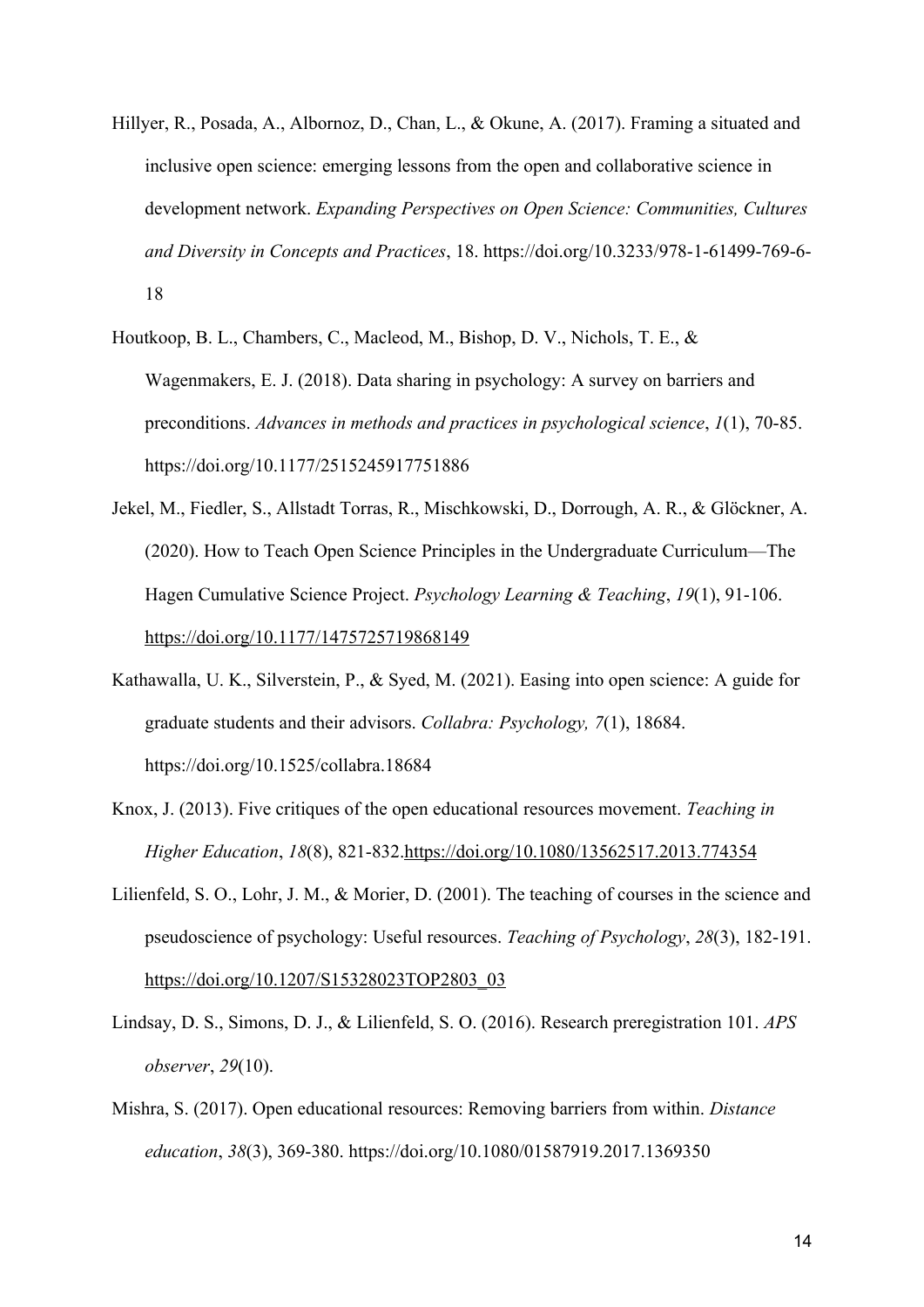- Morling, B., & Calin-Jageman, R. J. (2020). What psychology teachers should know about open science and the new statistics. *Teaching of Psychology*, *47*(2), 169-179. <https://doi.org/10.1177/0098628320901372>
- Munafò, M. R., Nosek, B. A., Bishop, D. V., Button, K. S., Chambers, C. D., Du Sert, N. P., ... & Ioannidis, J. P. (2017). A manifesto for reproducible science. *Nature Human Behaviour, 1*(1), 1-9. https://doi.org/10.1038/s41562-016-0021.
- Nosek, B. A., Alter, G., Banks, G. C., Borsboom, D., Bowman, S. D., Breckler, S. J., ... & Yarkoni, T. S. (2015). Promoting an open research culture. *Science*, *348*(6242), 1422- 1425<https://doi.org/10.1126/science.aab2374>
- Nosek, B. A., Ebersole, C. R., DeHaven, A. C., & Mellor, D. T. (2018). The preregistration revolution. *Proceedings of the National Academy of Sciences, 115*(11), 2600-2606. https://doi.org/10.1073/pnas.1708274114
- Open Science Collaboration. (2015). Estimating the reproducibility of psychological science. *Science*, *349*(6251). <https://doi.org/10.1126/science.aac4716>
- Parsons, S., Azevedo, F., Elsherif, M. M., Guay, S., Shahim, O. N., Govaart, G. H., Norris, E., O'Mahony, A., Parker, A. J., Todorovic, A., Pennington, C. R., Garcia-Pelegrin, E., Lazić, A., Robertson, O. M., Middleton, S. L., Valentini, B., McCuaig, J., Baker, B. J., Collins, E., ... Aczel, B. (2021) A Community-Sourced Glossary of Open Scholarship Terms [Manuscript submitted for publication]. Department of Experimental Psychology, University of Oxford.
- Pownall, M. (2020). Pre-Registration in the Undergraduate Dissertation: A Critical Discussion. *Psychology Teaching Review*, *26*(1), 71-76.
- Pownall, M., Talbot, C. V., Henschel, A., Lautarescu, A., Lloyd, K. E., Hartmann, H., Darda, K.M., Tang, K.T.Y., Carmichael-Murphy, P. & Siegel, J. (2021). Navigating Open Science as Early Career Feminist Researchers. *Psychology of Women Quarterly.*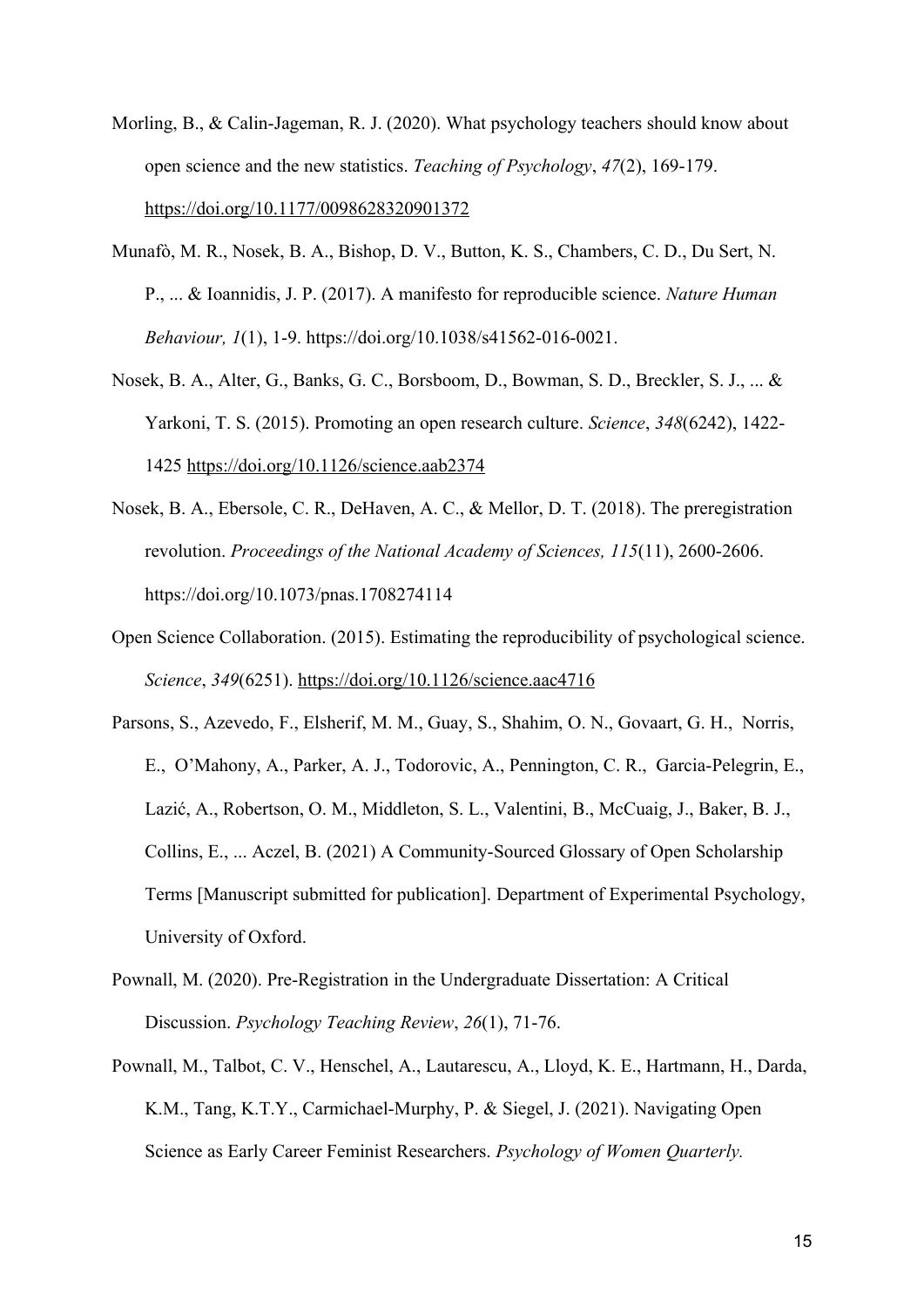- Sacco, D. F., & Brown, M. (2019). Assessing the efficacy of a training intervention to reduce acceptance of questionable research practices in psychology graduate students. *Journal of Empirical Research on Human Research Ethics*, *14*(3), 209-218. <https://doi.org/10.1177/1556264619840525>
- Sarafoglou, A., Hoogeveen, S., Matzke, D., & Wagenmakers, E. J. (2020). Teaching good research practices: Protocol of a research master course. *Psychology Learning & Teaching*, *19*(1), 46-59. <https://doi.org/10.1177/1475725719858807>
- Stojmenovska, D., Bol, T., & Leopold, T. (2019). Teaching Replication to Graduate Students. *Teaching Sociology*, *47*(4), 303-313. <https://doi.org/10.1177/0092055X19867996>
- Smith, M. S. (2009). Opening education. *Science 323*(5910), 89–93. <https://doi.org/10.1126/science.1168018>
- Strand, J. F., & Brown, V. A. (2019). Publishing open, reproducible research with undergraduates. *Frontiers in Psychology*, *10*, 564. https://doi.org/10.3389/fpsyg.2019.00564
- Tierney, W., Hardy III, J. H., Ebersole, C. R., Leavitt, K., Viganola, D., Clemente, E. G., ... & Hiring Decisions Forecasting Collaboration. (2020). Creative destruction in science. *Organizational Behavior and Human Decision Processes, 161,* 291-309. <https://doi.org/10.1016/j.obhdp.2020.07.002>
- Tierney, W., Hardy III, J., Ebersole, C. R., Viganola, D., Clemente, E. G., Gordon, M., ... & Culture & Work Morality Forecasting Collaboration. (2021). A creative destruction approach to replication: Implicit work and sex morality across cultures. *Journal of Experimental Social Psychology, 93*, 104060.<https://doi.org/10.1016/j.jesp.2020.104060>
- Topor, M., Pickering, J., Mendes, A. B., Bishop, D., Büttner, F. C., Henderson, E. L., ... & Westwood, S. (2020). An integrative framework for planning and conducting Non-Interventional, Reproducible, and Open Systematic Reviews (NIRO-SR).